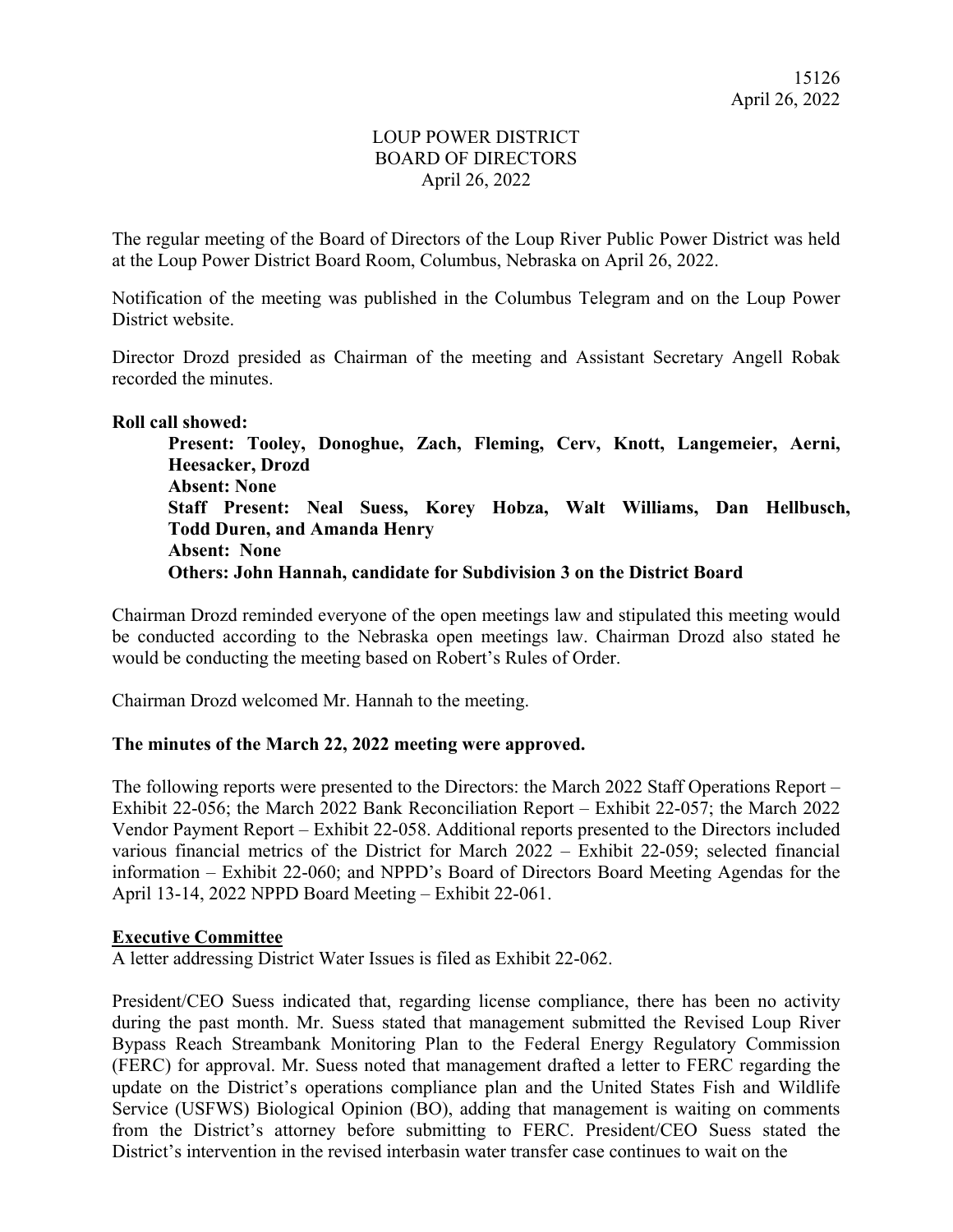Department of Natural Resources (DNR) who is reviewing the information and hearing transcripts. Mr. Suess stated the DNR could make a ruling at any time. President/CEO Suess indicated the District continues to hold in abeyance the Eighth Circuit Court of Appeals filing for review of the License Order, with the next filing expected to take place in early May 2022. Regarding damage and repair from the mid-March 2019 storm event, Mr. Suess stated that the final design drawings on the Canal remediation should be completed in late July, and District management has set up a conference call with FERC in early August to discuss the final design. Mr. Suess added that bids for construction on this project are planned to take place in fall 2022, with completion expected in summer 2023. Mr. Suess stated that work continues on the jetties, with the south side work on the damaged jetties completed and work on the north side expected to be completed in 2022. President/CEO Suess indicated that it has been five years since the District was granted its FERC License and four years since the District's filed with the Eighth Circuit Court of Appeals to overturn FERC's License. Management and the Board discussed at length the benefits and costs related to moving forward with the Eighth Circuit Court of Appeals filing, and the Board requested additional data analysis and financial information from management in order to make its decision regarding the filing.

A letter regarding Further Discussion on Broadband in the Loup-Cornhusker Area is filed as Exhibit 22-063.

President/CEO Suess indicated that the District is working with NPPD to develop a funding resolution regarding a potential backbone fiber network in the District's four-county area. Mr. Suess stated that the resolution would be executed by each public entity that has entered into the Memorandum of Understanding (MOU) and would include each entity's level of commitment in dollars. Mr. Suess added that a Request for Proposal (RFP) from private entities would then be developed to partner in establishing the backbone network and assist in bringing broadband to the rural four-county areas. President/CEO Suess noted that additional discussions have taken place with Cornhusker Public Power District (CPPD), and CPPD's Board has shown interest in keeping CPPD management engaged in the process; however, the District needs to determine the level of funding to which CPPD may be willing to commit. Management and the Board discussed various items related to the rural broadband issue.

### **Personnel, Safety, and Insurance Committee**

The Payroll Changes are filed as Exhibit 22-064.

Resolution No. 2022-03 regarding the retirement of Neil Korus is filed as Exhibit 22-065.

# **Director Aerni made a motion to adopt Resolution No. 2022-03. Director Knott seconded the motion and roll was called.**

**Aye: Tooley, Donoghue, Zach, Fleming, Cerv, Knott, Langemeier, Aerni, Heesacker, Drozd Nay: None Absent: None The motion carried.** 

**Support Services Committee**  The Legislative Bill Watch letter is filed as Exhibit 22-066.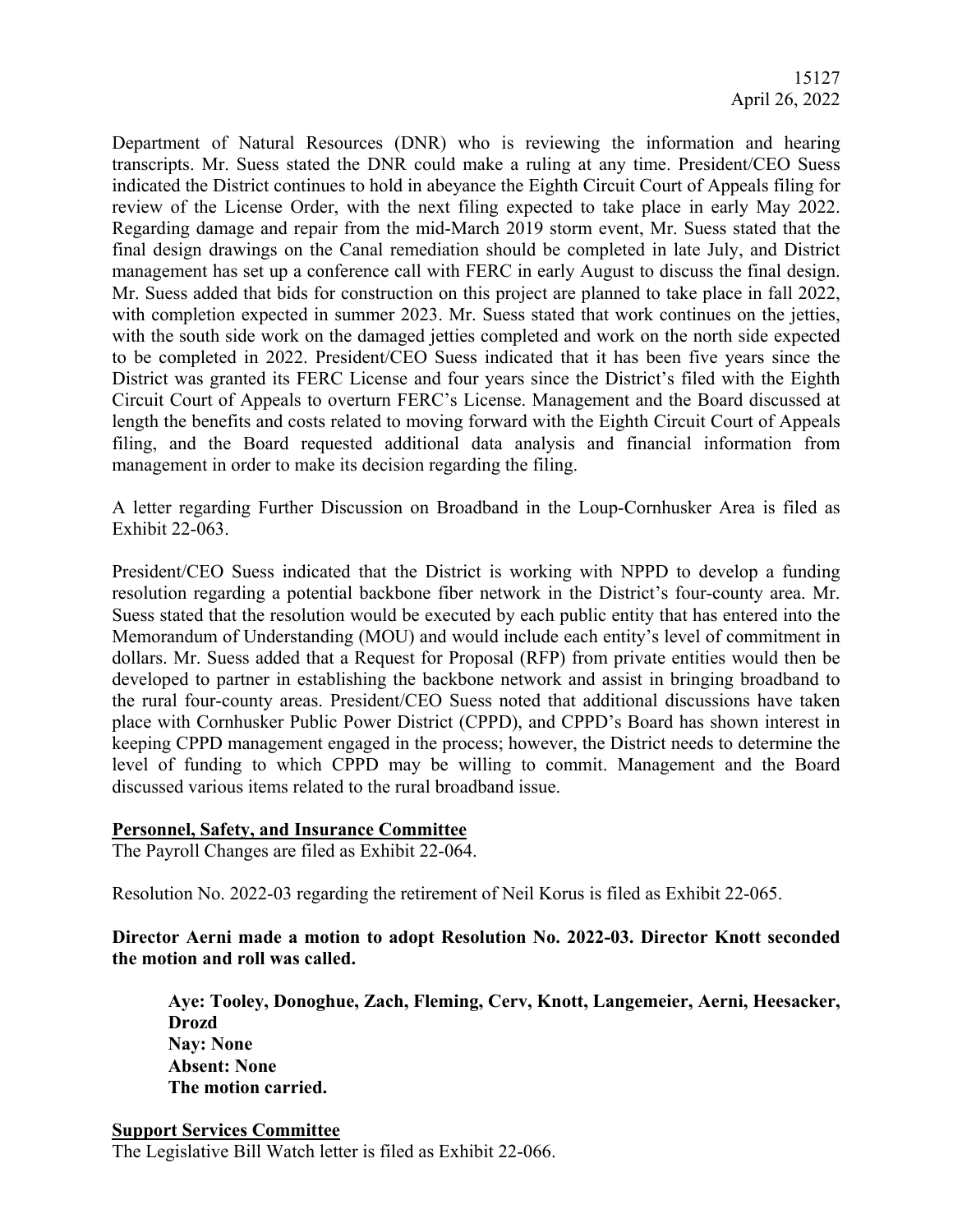Vice President of Corporate Services stated the  $107<sup>th</sup>$  Legislature of the 2022 Nebraska Unicameral officially began its short 60-day session on January 5, and this session ended on April 20. The main focus in the Unicameral this year was on tax cuts, bills related to the American Rescue Plan Act (ARPA) and allocation of revenue surplus. Mr. Duren discussed with the Board several bills that dealt with public power districts and water development: LB1015- Perkins County Canal Act – Bill passed; LB1023-STARWARS lake development – Bill passed; LB1045-Change qualification of PPD Board members – Not acted on by Legislature; LB1046- Appointment of Board members and President/CEO for NPPD and OPPD – Not acted on by Legislature; LB1047-Filing requirements at the Power Review Board (PRB)-Amended into LB1045 – Not acted on by Legislature; and LB1058-Change requirements for base-load generating units-Amended into LB1045 – Not acted on by Legislature. Management and the Board discussed further items related to the 2022 Nebraska Unicameral session.

A listing of the 2022-2023 Loup Scholarships is filed as Exhibit 22-067.

President/CEO Suess indicated Loup scholarships were awarded to students at Columbus High School, Scotus Central Catholic, Lakeview High School, Clarkson High School, Lindsay Holy Family, and St. Edward High School. Mr. Suess stated management would like a Board member to present the Loup scholarships at the various schools' awards nights, if possible. Director Heesacker will present the scholarship at Lindsay Holy Family High School; Director Fleming will present the scholarship at Scotus Central Catholic High School; and Director Donoghue will present the scholarship at Lakeview High School.

At 10:52 A.M. the Board took a brief break and returned at 11:00 A.M.

At this time, Vice President of Accounting and Finance/CFO Williams presented his report to the Board, which included the financial report, filed as Exhibit 22-068. Vice President of Engineering Hobza presented his report to the Board.

Director Knott exited the meeting at 11:15 A.M.

Reports to the Board were also presented by Vice President of Operations Hellbusch, Vice President of Corporate Services Duren and Human Resource Manager Henry.

**At 11:44 A.M. Director Donoghue made a motion to enter into Executive Session to dicuss an employee issue. Director Langemeier seconded the motion and roll was called.** 

**Aye: Tooley, Donoghue, Zach, Fleming, Cerv, Knott, Langemeier, Aerni, Heesacker, Drozd Nay: None Absent: None The motion carried.** 

**At 11:50 A.M., Director Langemeir made a motion to return to Regular Session. Director Aerni seconded the motion and roll was called.**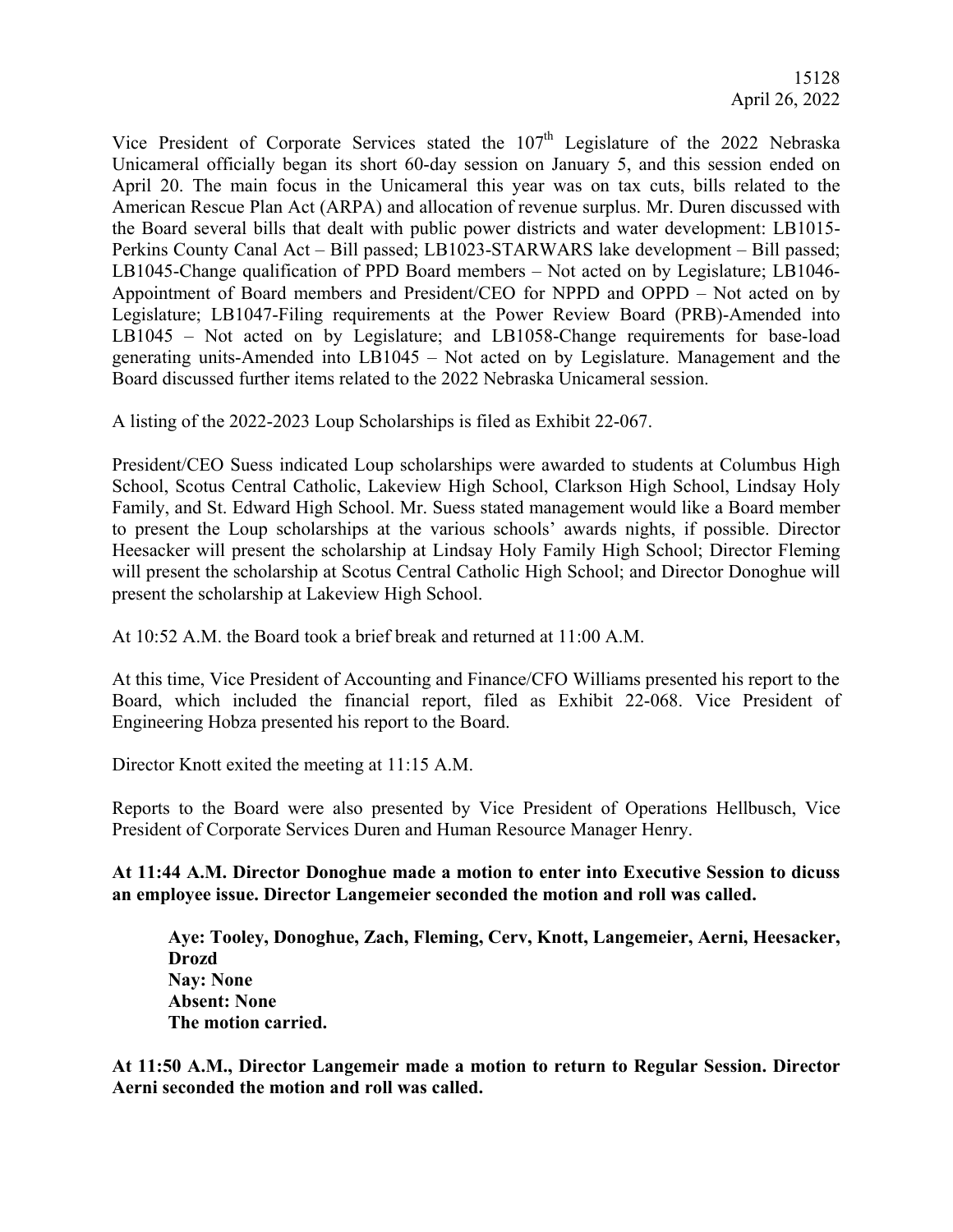15129 April 26, 2022

**Aye: Tooley, Donoghue, Zach, Fleming, Cerv, Knott, Langemeier, Aerni, Heesacker, Drozd Nay: None Absent: None The motion carried.** 

The investment letter is filed as Exhibit 22-069.

**Director Cerv made a motion to approve the investment letter as presented. Director Donoghue seconded the motion and roll was called.** 

**Aye: Tooley, Donoghue, Zach, Fleming, Cerv, Knott, Langemeier, Aerni, Heesacker, Drozd Nay: None Absent: None The motion carried.** 

The work order letter is filed as Exhibit 22-070.

**Director Donoghue made a motion to approve the work order letter as presented. Director Aerni seconded the motion and roll was called.** 

**Aye: Tooley, Donoghue, Zach, Fleming, Cerv, Knott, Langemeier, Aerni, Heesacker, Drozd Nay: None Absent: None The motion carried.** 

The next regular Board meeting is set for May 24, 2022, at 9:00 A.M. at the General Office.

President/CEO Suess stated that the Safety Banquet will take place on May 13, 2022.

The APPA Annual Conference is set for June 10-15, 2022 in Nashville, TN.

The Nebraska Power Association (NPA) is planning on having a conference this year to discuss utilities issues on August 30-31, 2022 in Kearney, NE.

NPPD is having a tour of Cooper Nuclear Station on July 27, 2022.

President/CEO Suess noted the following filings for Directors seats for the 2022 election:

Subdivision 2 – Alan Drozd (I), Ross Knott (I) Subdivision 3 – Jim Donoghue (I), John Hannah, Brian Oppliger Subdivision 6 – Larry Zach (I), Chuck Gonka

President/CEO Suess stated the primary election will be held on Tuesday, May 10, 2022.